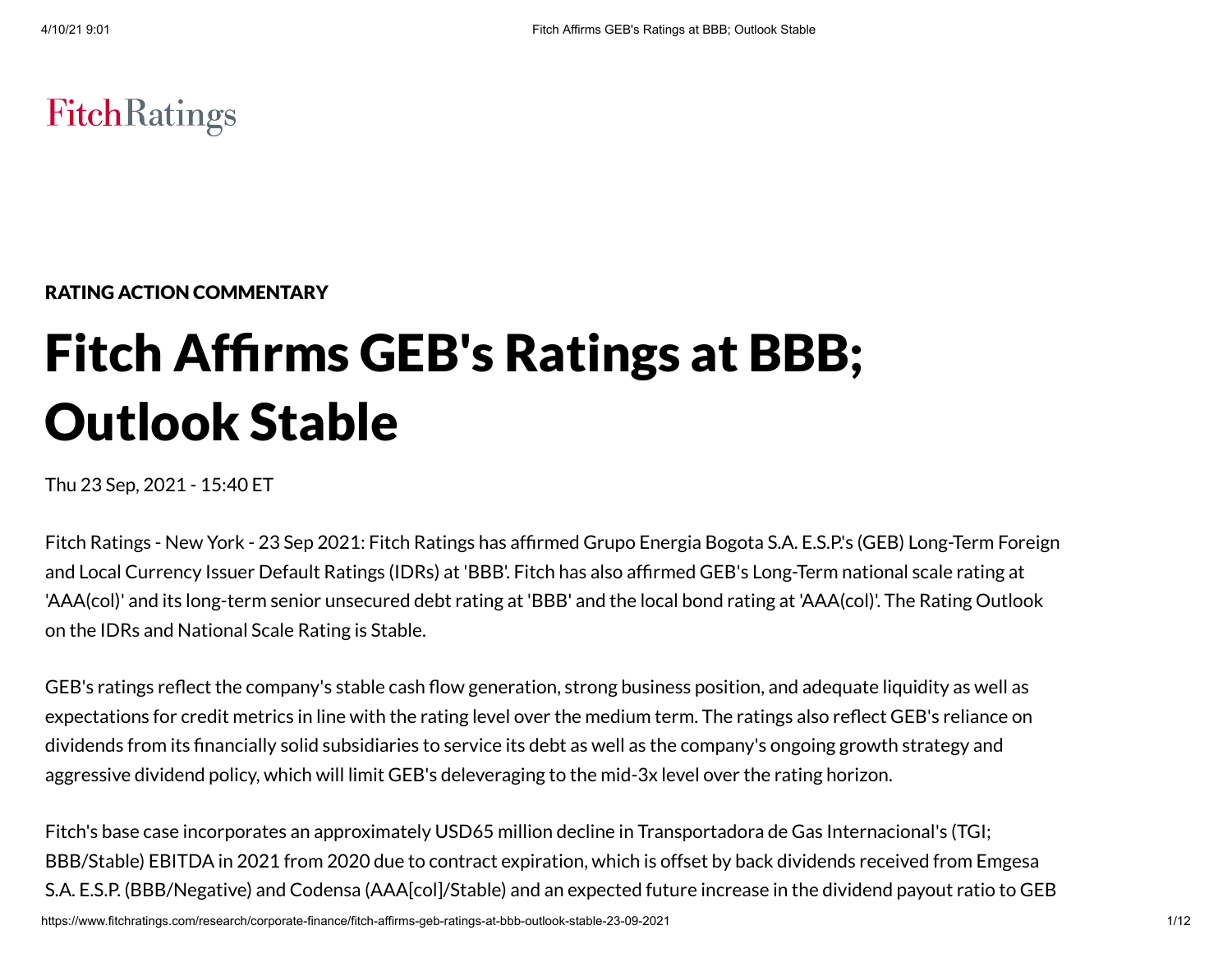to 90% from 70%. Fitch expects GEB's gross leverage to be between 3.2x and 3.4x over the rating horizon, which is commensurate with the 'BBB' category.

# KEY RATING DRIVERS

Enel Merger Credit Positive: Fitch believes the agreement between GEB and Enel Americas S.A. (A-/Stable) to merge some of their operating subsidiaries in Colombia and Central America is credit positive for GEB as it will add COP965 billion (~USD257 million) of catch-up dividends for GEB in 2021 and 2022, increase the future dividend payout ratio to GEB to 90% from 70%, give GEB access to renewable electricity and settle a longstanding dispute between the companies. Under the merger, Emgesa, Codensa and Enel Green Power in Colombia and Central America will merge. GEB will own approximately 42.5% and Fitch estimates it will represent roughly USD272 million of dividends to GEB in 2022, over half of its noncontrolled dividends. The merger will close in 1Q22, pending approval from the Superintendency of Corporations (Spanish: Superintendencia de Sociedades).

Solid Business Position: GEB's ratings reflect its diversified portfolio of businesses, mostly comprised of companies with solid market position and credit profiles. The company operates in the electricity transmission business in Colombia and has controlling stakes in energy assets, which operate as regulated natural monopolies within their served areas. GEB fully owns TGI S.A. ESP (BBB/Stable), Colombia's largest natural gas transportation company and has 60% stake in Gas Natural de Lima y Callao S.A.'s (BBB/Stable), the largest natural gas distribution company in Peru.

GEB also owns a natural gas distribution company in Peru, Contugas, and Electrodunas, an electric utility in the same country. In electricity transmission, it owns TRECSA and EEBIS in Guatemala and a 50% stake in Argo and 100% stake in GEBBRAS in Brazil. GEB has supported its subsidiaries through equity injections and guarantees, including USD253 million in total guarantees of TRECSA's and EEBIS' debt.

Stable Cash Flow Generation: GEB's operations benefit from its business diversification, given its participation in companies that maintain a low business-risk profile, and from stable and predictable cash flow generation. GEB subsidiaries are, for the most part, regulated monopolies within their relevant business segment with limited volume risk. TGI is the most important asset for GEB and is expected to make up nearly half of its EBITDA from controlled companies in 2021. GEB fully controls TGI and has no limitation to its cash generation. GEB's electricity transmission business carried at the holding level is expected to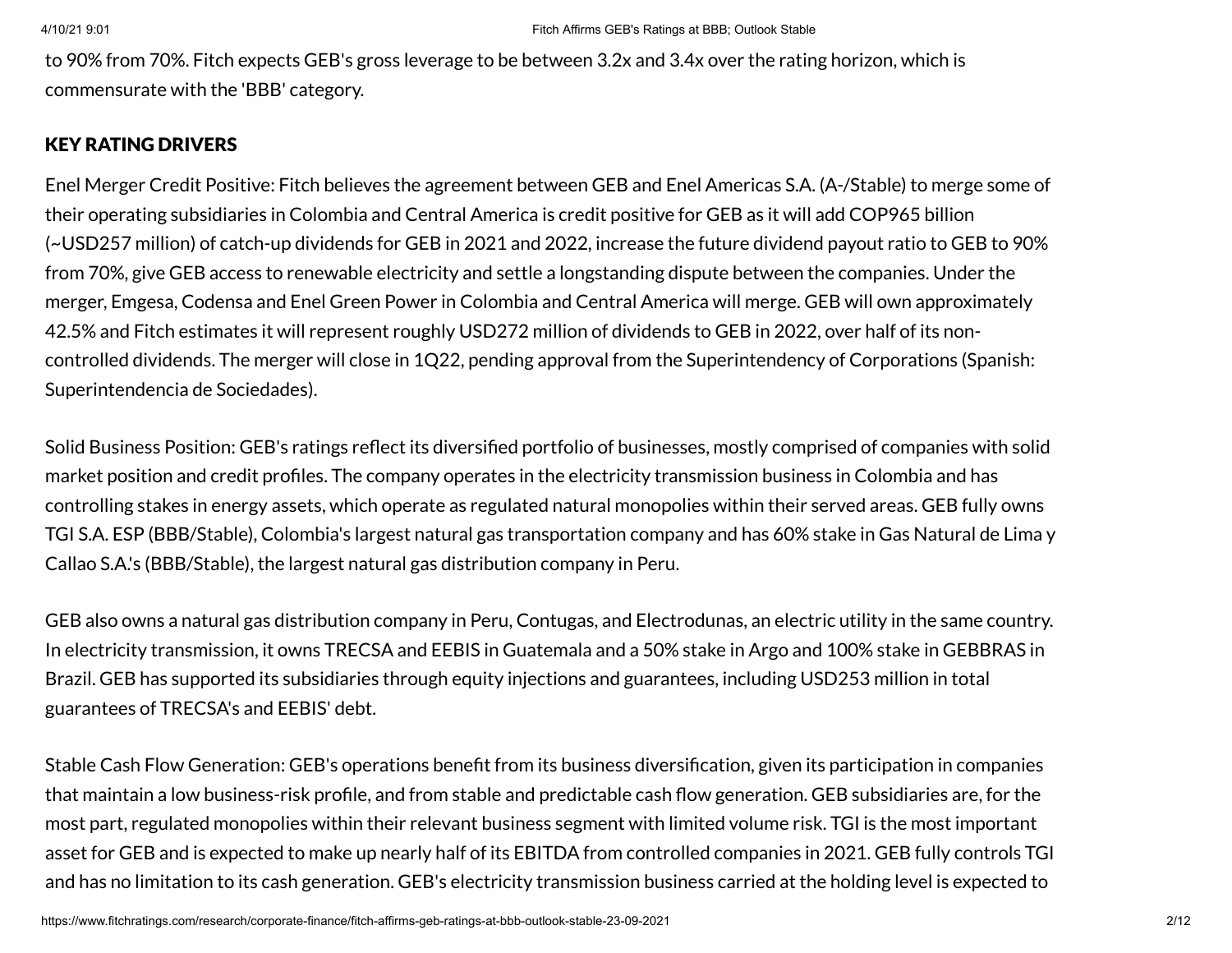gradually gain higher participation in the EBITDA mix in the medium term, as the company will be executing around USD550 million in capex during 2021-2024 to complete projects granted by the government's planning unit.

Portfolio of High Credit Quality: GEB is an operating holding company that derives most of its cash from operations from its subsidiaries and non-controlling stakes. GEB's cash flow from operations benefits from dividends received from its portfolio of non-controlling stakes, mostly comprised of investment-grade companies or companies with the highest national scale rating. This has resulted in a predictable source of dividends for GEB, and mitigates the structural subordination of the dividends stream to the debt service at GEB's level. Emgesa, the largest electricity generation company in Colombia, and Codensa, the second-largest electricity distribution company, made up the 77% of GEB's dividends received as of June 2021.

Sizable Growth: Further incorporated in GEB's ratings are the company's capex plans in the medium term, as well as equity injections to its weaker subsidiaries and M&A activities. This is in addition to a still demanding dividend policy. Fitch expects the company to record negative FCF over the rating horizon, resulting from ongoing expansion projects. GEB's ratings factor in expectations that consolidated leverage will average 3.3x over the rating horizon, which is in line with the 'BBB' category per Fitch's Latin American Utilities Sector Navigator.

Standalone Approach: GEB's ratings are derived from the company's creditworthiness on a standalone basis. The company's linkage with Bogota Distrito Capital (BB+/Stable), which maintains a 65.68% controlling stake in GEB, is considered weak to moderate under Fitch's Government Related Entities (GRE) Criteria and allows for GEB's ratings to be up to two notches higher than its controlling shareholder. GEB is a financially strong GRE, which has had no need for support. GEB is an operating holding company that operates under a commercial law status, independent of its controlling shareholder.

# DERIVATION SUMMARY

GEB's low business-risk profile is commensurate with its investment-grade rating and is comparable with that of Enel Americas S.A. (A-/Stable), AES Andes (BBB-/Stable) and Promigas (BBB-/Stable). GEB's ratings are two notches below Enel Americas, as the latter has a strong diversified and geographic footprint in South America, as well as it has a more conservative capital structure. Fitch estimates Enel Americas gross leverage will remain around 1.5x in the short to medium term, not considering any acquisitions, while Fitch projects GEB's leverage to average 3.3x over the rating horizon as increased cash flow from its underlying businesses is paid out in dividends.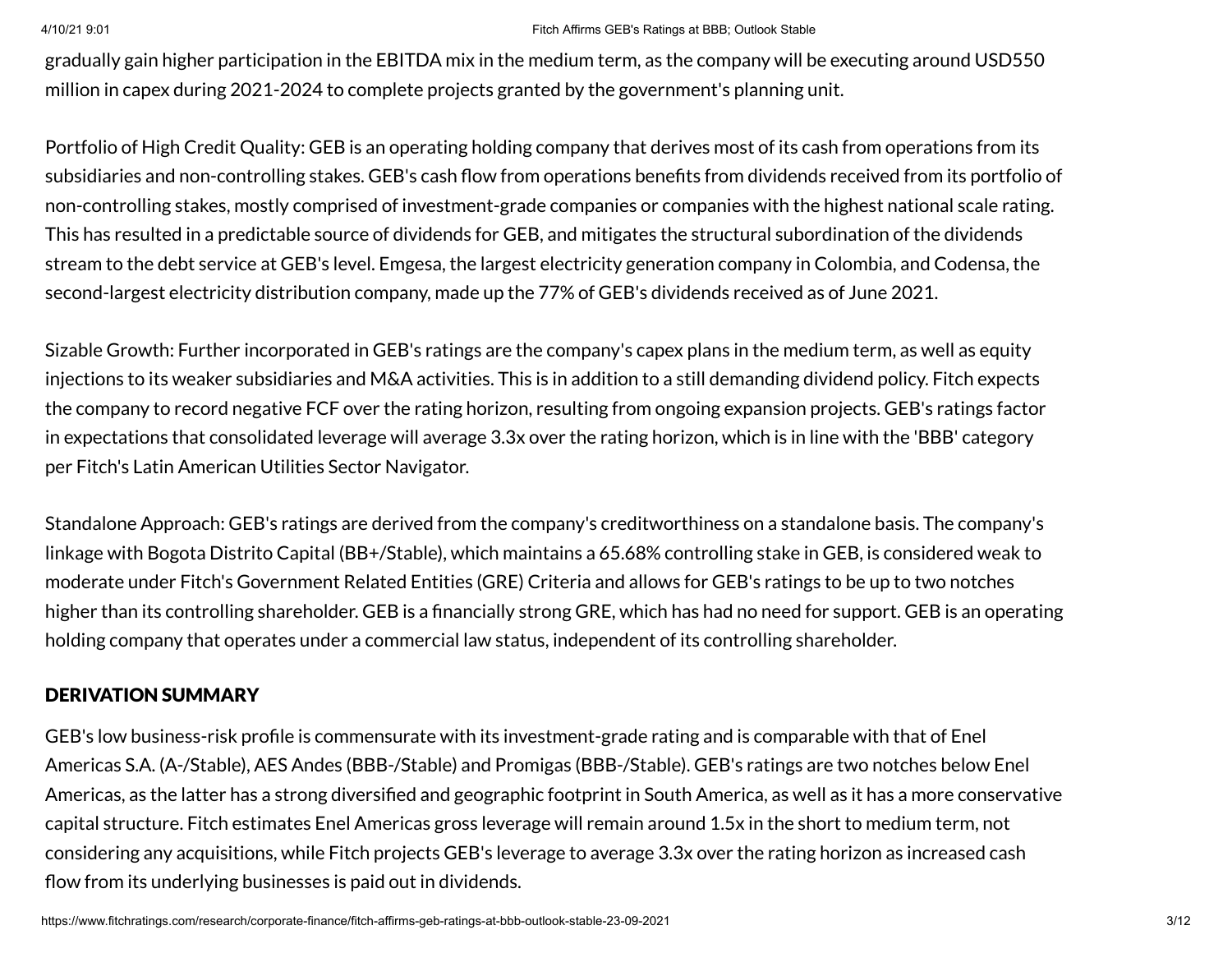GEB's ratings are two notches above those of EPM (BB+/Rating Watch Negative), as GEB compensates its higher dependence on dividends received from non-controlling stakes with core businesses with high cash flow predictability, such as electricity transmission and natural gas transportation, while EPM's EBITDA has a higher participation in the competitive business of electricity generation and its rating is linked to that of its owner, the City of Medellin (BB+/Stable). GEB's national scale rating of 'AAA(col)'/Stable is in line with that of EPM, which is rated 'AAA(col)'/Rating Watch Negative. EPM's ratings are on Rating Watch Negative, reflecting the ongoing uncertainty surrounding the execution of Ituango Hydroelectric project.

GEB is rated one notch above AES Andes and Promigas. GEB's operating environment and exposure to regulated business bodes well for its credit quality in comparison with AES Andes, which operates in a more competitive environment. Promigas is also rated one notch below GEB in the international scale, given its lower level of business and geographic diversification and its higher leverage levels over the medium term compared to GEB.

# KEY ASSUMPTIONS

--GEB's revenues and EBITDA projected performance reflect expansion in the operations at GEB holding company level, along with TGI and Calidda, following the projects executed by the companies;

--GEB's capex execution in the medium term incorporates projects already granted to the company, coupled with the ones with higher probability of being executed;

--No material asset acquisitions or divestitures over the next three years;

--Majority of the previous year's net income paid out in shareholder dividends.

# RATING SENSITIVITIES

Factors that could, individually or collectively, lead to positive rating action/upgrade:

--A positive rating action or Outlook movement is unlikely in the near to medium term given the company's expectations of EBITDA pressures and potential elevated capex in the medium term;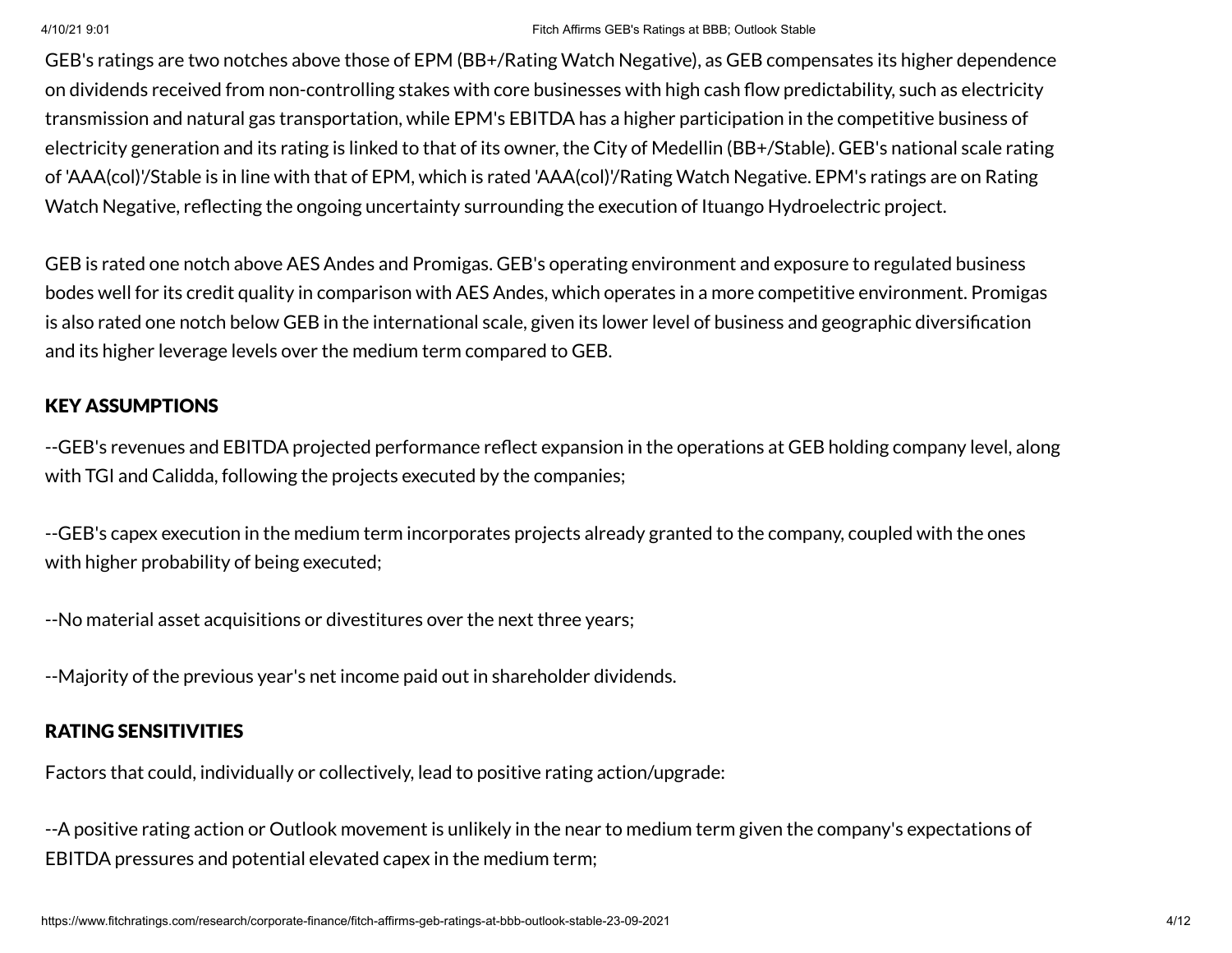--The company reduces its leverage below 2.5x on a sustained basis after the regulatory tariff reset and the company's investment program is completed;

--GEB's credit rating upgrade could also be positive for TGI's rating.

Factors that could, individually or collectively, lead to negative rating action/downgrade:

--A negative rating action on the company's majority owner, the City of Bogota;

--Gross leverage levels sustainably above 4.0x;

--Influence from the company's shareowners results in a sub-optimal financial or operational strategy that could weaken the group's credit quality;

--Significantly large acquisitions financed mostly with incremental debt;

--Material cost overruns or delays in the start of operations of sizable projects that pressure GEB's credit metrics.

# BEST/WORST CASE RATING SCENARIO

International scale credit ratings of Non-Financial Corporate issuers have a best-case rating upgrade scenario (defined as the 99th percentile of rating transitions, measured in a positive direction) of three notches over a three-year rating horizon; and a worst-case rating downgrade scenario (defined as the 99th percentile of rating transitions, measured in a negative direction) of four notches over three years. The complete span of best- and worst-case scenario credit ratings for all rating categories ranges from 'AAA' to 'D'. Best- and worst-case scenario credit ratings are based on historical performance. For more information about the methodology used to determine sector-specific best- and worst-case scenario credit ratings, visit [https://www.fitchratings.com/site/re/10111579.](https://www.fitchratings.com/site/re/10111579)

# LIQUIDITY AND DEBT STRUCTURE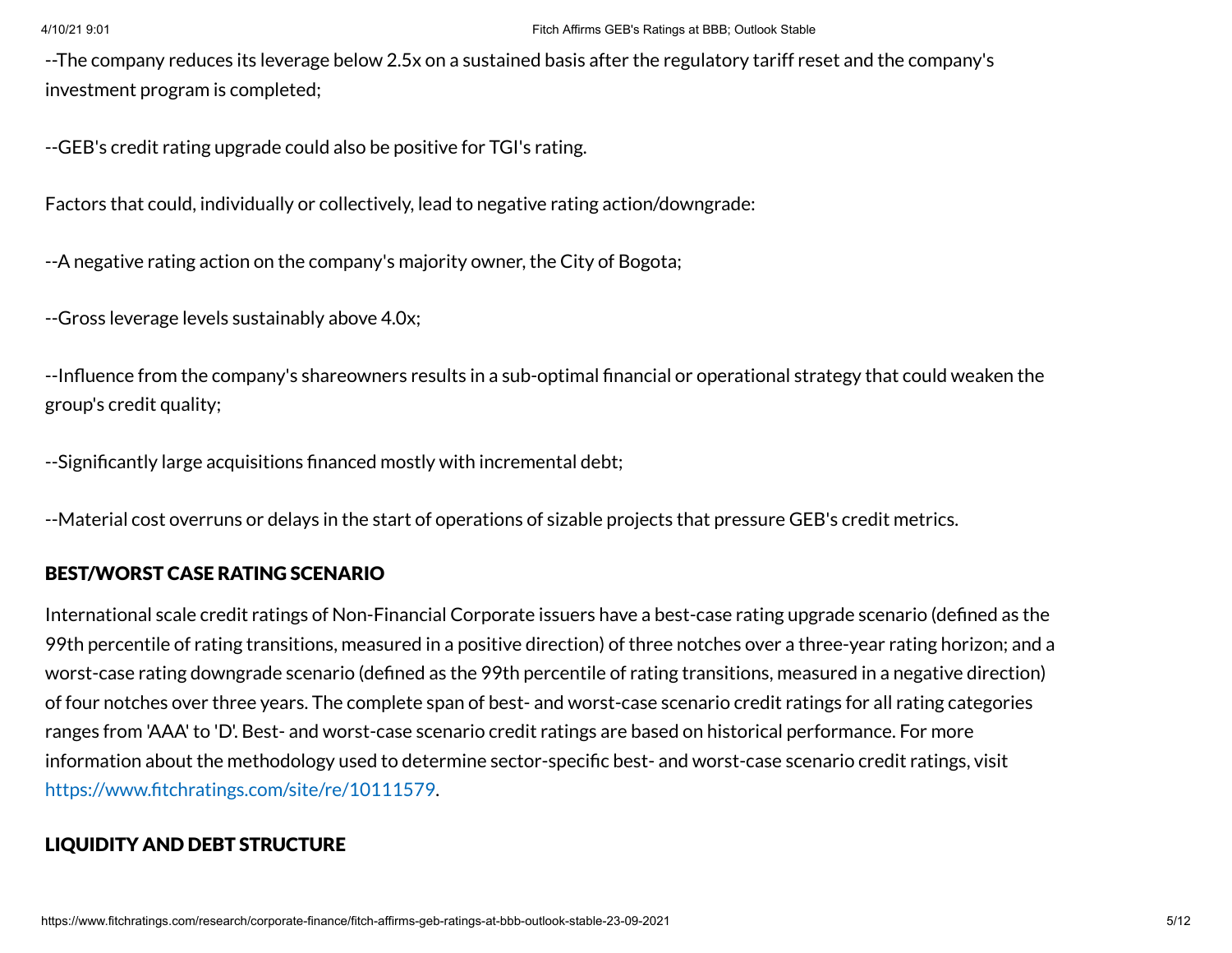Adequate Liquidity: Historically, GEB's liquidity has been adequate, supported by high cash on hand, predictable cash flow from operations and proven access to bank and capital markets, through the holding company and its subsidiaries. As of June 2021, the consolidated company, including controlled companies, held COP1.6 trillion (approximately USD430 million) in cash and equivalents. Roughly USD290 million of the total was held at the holding company level.

As of June 2021, the company had limited consolidated near-term debt maturities, with USD116 million, USD30 million and USD329 million due in the remainder of 2021, 2022 and 2023, respectively. At the holding level, there are no debt maturities until 2024 when USD533 million is due, comprised mostly of a USD449 million syndicated bank loan. On a consolidated basis, USD922 million is due in 2024, which also includes a USD355 million syndicated loan owed by Contugas.

# ISSUER PROFILE

GEB is an energy operating holding company with direct operations and stakes in electricity generation, distribution and transmission, as well as natural gas transportation and distribution. GEB's revenues and EBITDA generation are mainly derived from Colombia, but the company also has stakes in companies in Peru, Brazil, and Guatemala. The company operates in the Colombian electricity transmission business at the holding level and maintains controlling and non-controlling stakes in the other businesses.

# REFERENCES FOR SUBSTANTIALLY MATERIAL SOURCE CITED AS KEY DRIVER OF RATING

The principal sources of information used in the analysis are described in the Applicable Criteria.

# ESG CONSIDERATIONS

Unless otherwise disclosed in this section, the highest level of ESG credit relevance is a score of '3'. This means ESG issues are credit-neutral or have only a minimal credit impact on the entity, either due to their nature or the way in which they are being managed by the entity. For more information on Fitch's ESG Relevance Scores, visit [www.fitchratings.com/esg.](http://www.fitchratings.com/esg)

# RATING ACTIONS

### ENTITY/DEBT RATING PRIOR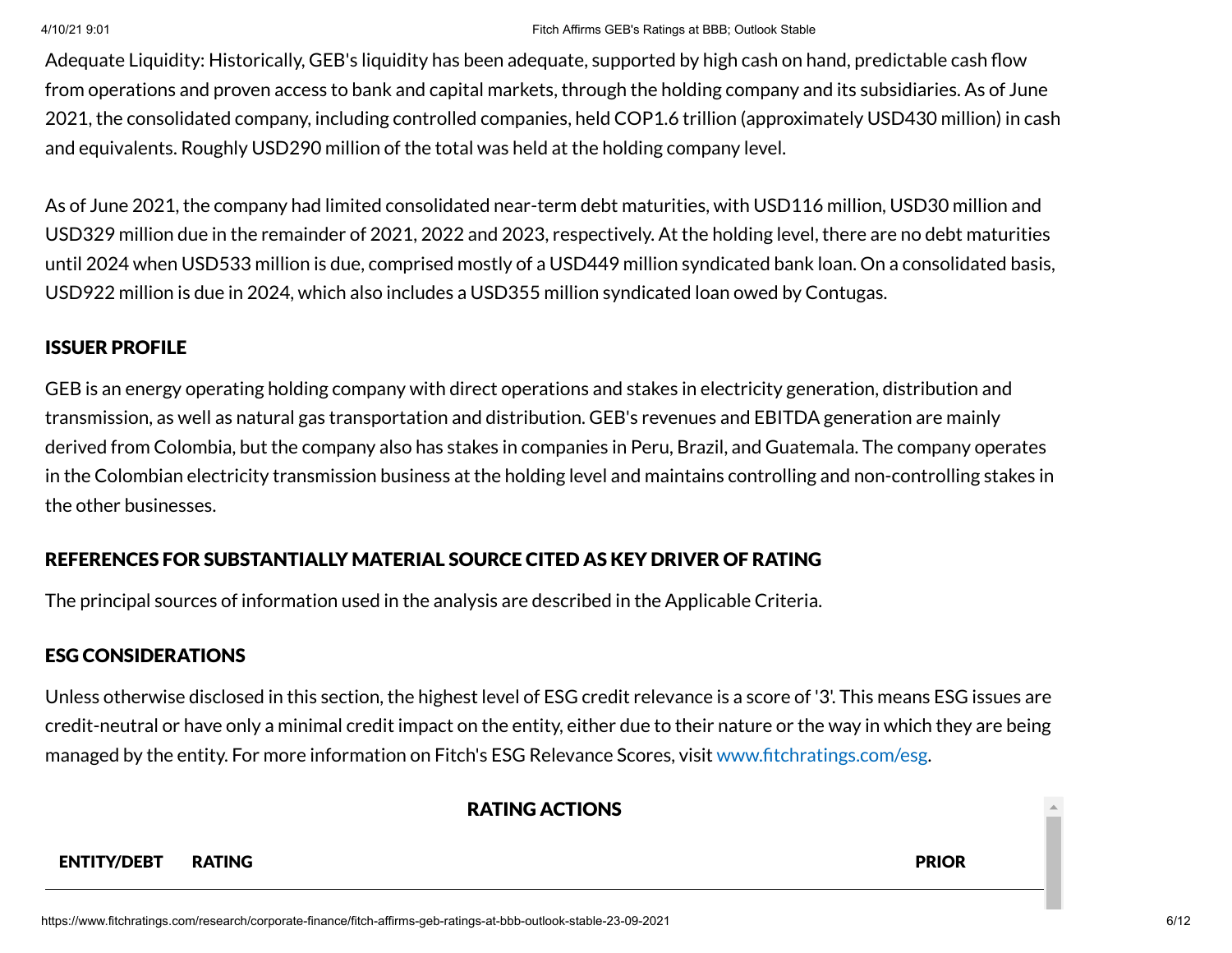| <b>ENTITY/DEBT</b>                                        | <b>RATING</b>       |                                  |          |  | <b>PRIOR</b>                        |
|-----------------------------------------------------------|---------------------|----------------------------------|----------|--|-------------------------------------|
| Grupo Energia<br>Bogota S.A.<br>E.S.P. (GEB)              | LT IDR              | <b>BBB Rating Outlook Stable</b> | Affirmed |  | <b>BBB Rating</b><br>Outlook Stable |
|                                                           | LC LT<br><b>IDR</b> | <b>BBB Rating Outlook Stable</b> | Affirmed |  | <b>BBB Rating</b><br>Outlook Stable |
|                                                           | Natl<br>LT          | AAA(col) Rating Outlook Stable   | Affirmed |  | AAA(col) Rating<br>Outlook Stable   |
| senior<br>$\bullet$<br>unsecured                          | LT                  | <b>BBB</b>                       | Affirmed |  | <b>BBB</b>                          |
| $\bullet$ senior<br><b>VIEW ADDITIONAL RATING DETAILS</b> | Natl                | AAA(col)                         | Affirmed |  | AAA(col)                            |
| <b>FITCH RATINGS ANALYSTS</b>                             |                     |                                  |          |  |                                     |
| Lincoln Webber, CFA, CAIA                                 |                     |                                  |          |  |                                     |
| Director                                                  |                     |                                  |          |  |                                     |
| <b>Primary Rating Analyst</b>                             |                     |                                  |          |  |                                     |
| +1 646 582 3523                                           |                     |                                  |          |  |                                     |
| lincoln.webber@fitchratings.com                           |                     |                                  |          |  |                                     |

Fitch Ratings, Inc.

Hearst Tower 300 W. 57th Street New York, NY 10019

# **Jose Luis Rivas**

# **Director**

Secondary Rating Analyst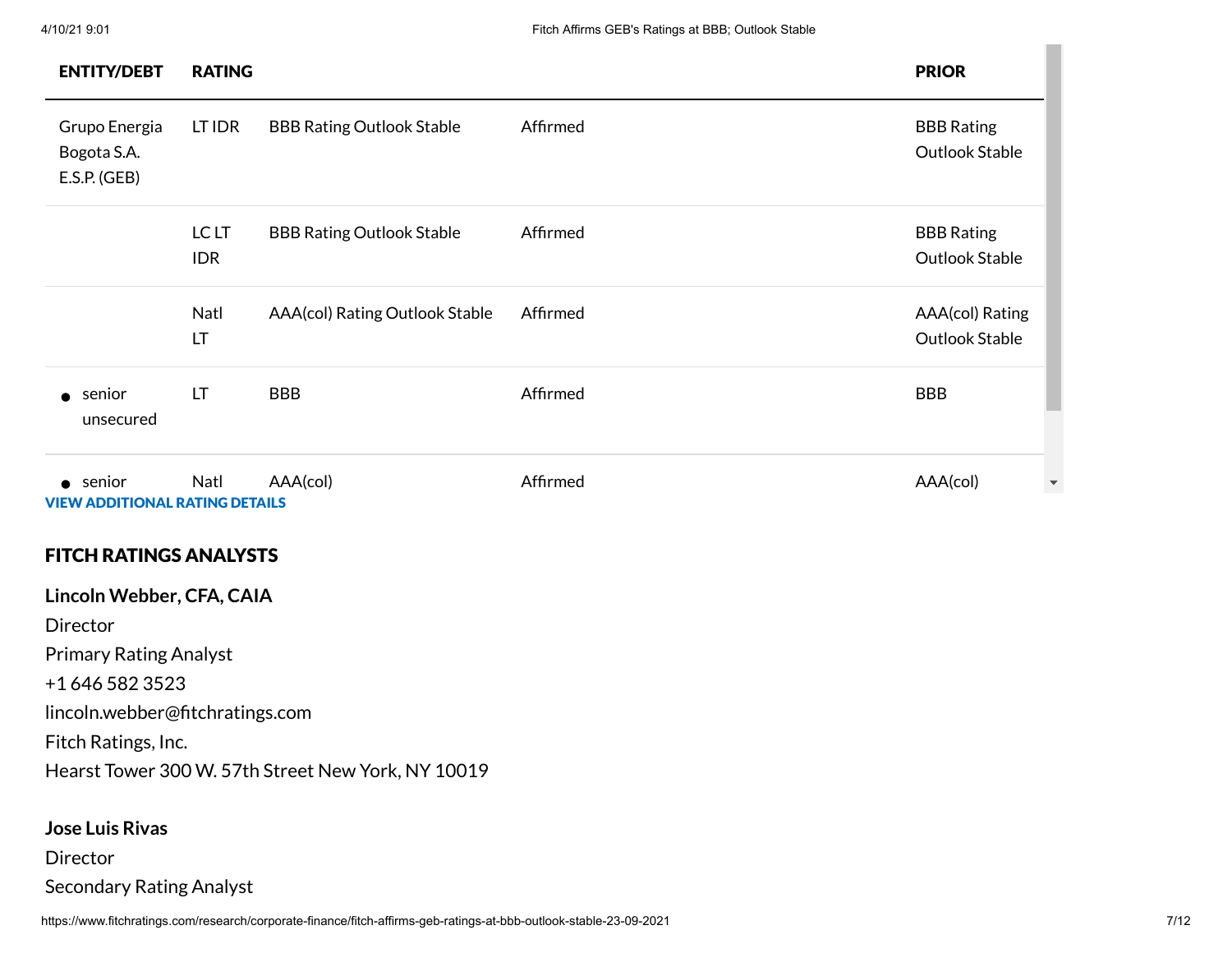# +60 1 443 3701 joseluis.rivas@fitchratings.com

### **Lucas Aristizabal**

Senior Director Committee Chairperson +1 312 368 3260 lucas.aristizabal@fitchratings.com

# MEDIA CONTACTS

**Elizabeth Fogerty** New York +1 212 908 0526 elizabeth.fogerty@thefitchgroup.com

Additional information is available on [www.fitchratings.com](http://www.fitchratings.com/)

# PARTICIPATION STATUS

The rated entity (and/or its agents) or, in the case of structured finance, one or more of the transaction parties participated in the rating process except that the following issuer(s), if any, did not participate in the rating process, or provide additional information, beyond the issuer's available public disclosure.

# APPLICABLE CRITERIA

[Government-Related Entities](https://www.fitchratings.com/research/international-public-finance/government-related-entities-rating-criteria-30-09-2020) Rating Criteria (pub. 30 Sep 2020) Corporate Rating Criteria (pub. 21 Dec 2020) (including rating [assumption](https://www.fitchratings.com/research/corporate-finance/corporate-rating-criteria-21-12-2020) sensitivity) National Scale Rating Criteria (pub. 22 [Dec 2020\)](https://www.fitchratings.com/research/corporate-finance/national-scale-rating-criteria-22-12-2020)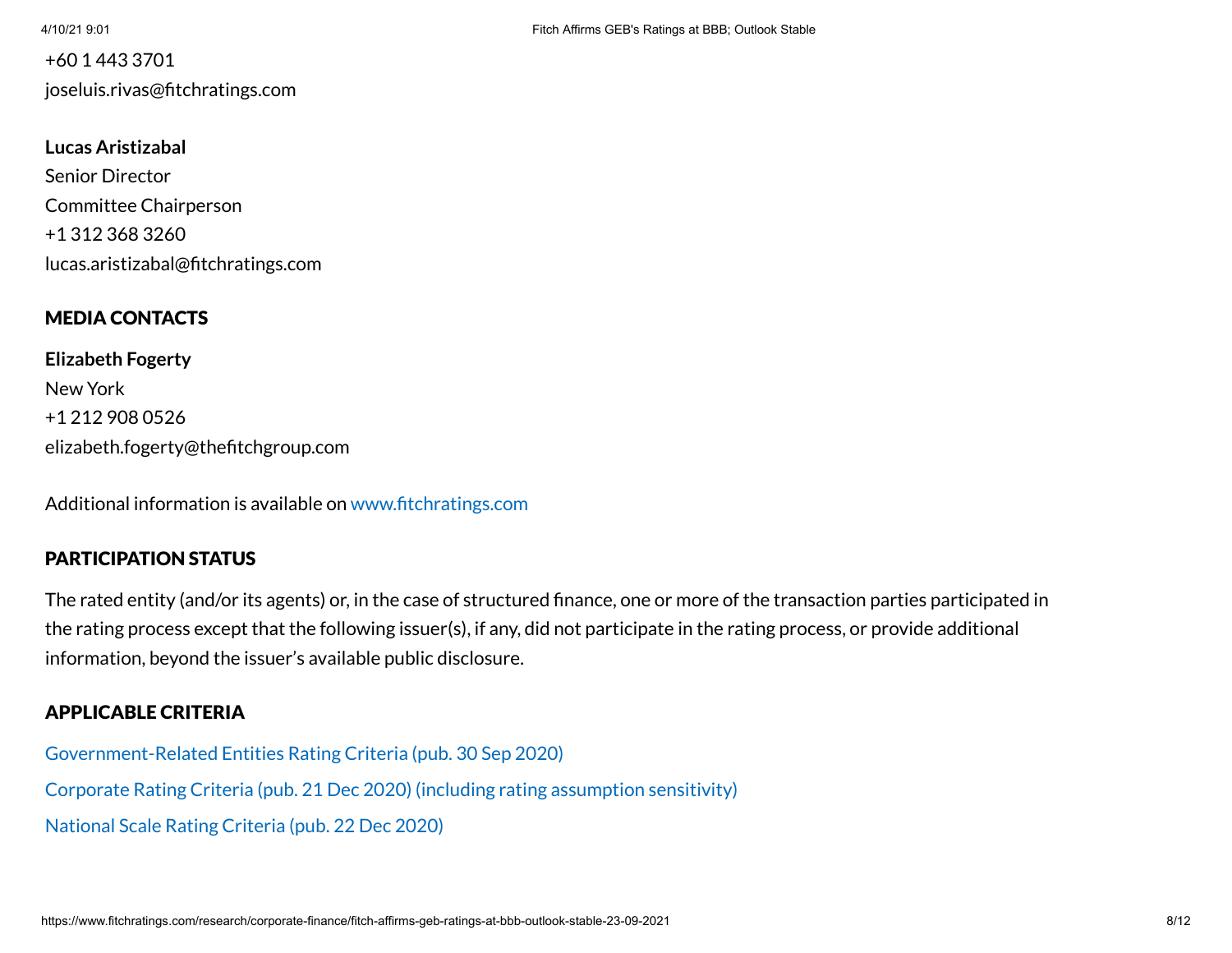# APPLICABLE MODELS

Numbers in parentheses accompanying applicable model(s) contain hyperlinks to criteria providing description of model(s).

Corporate Monitoring & Forecasting Model (COMFORT Model), v7.9.0 ([1\)](https://www.fitchratings.com/research/corporate-finance/corporate-rating-criteria-21-12-2020)

# ADDITIONAL DISCLOSURES

[Dodd-Frank](https://www.fitchratings.com/research/corporate-finance/fitch-affirms-geb-ratings-at-bbb-outlook-stable-23-09-2021/dodd-frank-disclosure) Rating Information Disclosure Form

Solicitation Status

[Endorsement](#page-11-0) Policy

# ENDORSEMENT STATUS

Grupo Energia Bogota S.A. E.S.P. (GEB) EU Endorsed, UK Endorsed

# **DISCLAIMER**

ALL FITCH CREDIT RATINGS ARE SUBJECT TO CERTAIN LIMITATIONS AND DISCLAIMERS. PLEASE READ THESE LIMITATIONS AND DISCLAIMERS BY FOLLOWING THIS LINK:

[HTTPS://WWW.FITCHRATINGS.COM/UNDERSTANDINGCREDITRATINGS](https://www.fitchratings.com/UNDERSTANDINGCREDITRATINGS). IN ADDITION, THE FOLLOWING [HTTPS://WWW.FITCHRATINGS.COM/RATING-DEFINITIONS-DOCUMENT](https://www.fitchratings.com/rating-definitions-document) DETAILS FITCH'S RATING DEFINITIONS FOR EACH RATING SCALE AND RATING CATEGORIES, INCLUDING DEFINITIONS RELATING TO DEFAULT. PUBLISHED RATINGS, CRITERIA, AND METHODOLOGIES ARE AVAILABLE FROM THIS SITE AT ALL TIMES. FITCH'S CODE OF CONDUCT, CONFIDENTIALITY, CONFLICTS OF INTEREST, AFFILIATE FIREWALL, COMPLIANCE, AND OTHER RELEVANT POLICIES AND PROCEDURES ARE ALSO AVAILABLE FROM THE CODE OF CONDUCT SECTION OF THIS SITE. DIRECTORS AND SHAREHOLDERS RELEVANT INTERESTS ARE AVAILABLE AT [HTTPS://WWW.FITCHRATINGS.COM/SITE/REGULATORY](https://www.fitchratings.com/site/regulatory). FITCH MAY HAVE PROVIDED ANOTHER PERMISSIBLE SERVICE OR ANCILLARY SERVICE TO THE RATED ENTITY OR ITS RELATED THIRD PARTIES. DETAILS OF PERMISSIBLE SERVICE(S) FOR WHICH THE LEAD ANALYST IS BASED IN AN ESMA- OR FCA-REGISTERED FITCH RATINGS COMPANY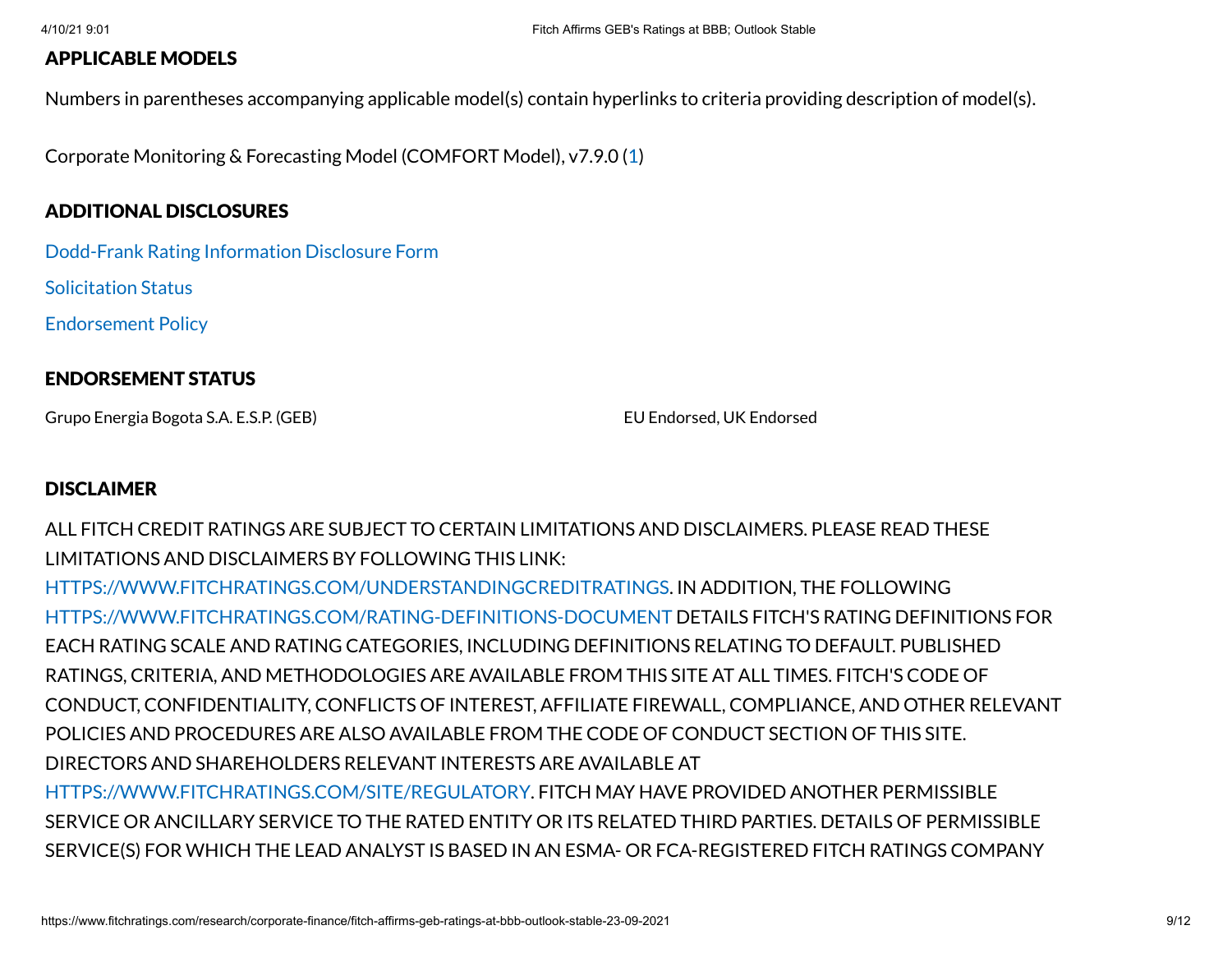# (OR BRANCH OF SUCH A COMPANY) OR ANCILLARY SERVICE(S) CAN BE FOUND ON THE ENTITY SUMMARY PAGE FOR THIS ISSUER ON THE FITCH RATINGS WEBSITE.

### READ LESS

# COPYRIGHT

Copyright © 2021 by Fitch Ratings, Inc., Fitch Ratings Ltd. and its subsidiaries. 33 Whitehall Street, NY, NY 10004. Telephone: 1-800-753-4824, (212) 908-0500. Fax: (212) 480-4435. Reproduction or retransmission in whole or in part is prohibited except by permission. All rights reserved. In issuing and maintaining its ratings and in making other reports (including forecast information), Fitch relies on factual information it receives from issuers and underwriters and from other sources Fitch believes to be credible. Fitch conducts a reasonable investigation of the factual information relied upon by it in accordance with its ratings methodology, and obtains reasonable verification of that information from independent sources, to the extent such sources are available for a given security or in a given jurisdiction. The manner of Fitch's factual investigation and the scope of the third-party verification it obtains will vary depending on the nature of the rated security and its issuer, the requirements and practices in the jurisdiction in which the rated security is offered and sold and/or the issuer is located, the availability and nature of relevant public information, access to the management of the issuer and its advisers, the availability of pre-existing third-party verifications such as audit reports, agreed-upon procedures letters, appraisals, actuarial reports, engineering reports, legal opinions and other reports provided by third parties, the availability of independent and competent third- party verification sources with respect to the particular security or in the particular jurisdiction of the issuer, and a variety of other factors. Users of Fitch's ratings and reports should understand that neither an enhanced factual investigation nor any third-party verification can ensure that all of the information Fitch relies on in connection with a rating or a report will be accurate and complete. Ultimately, the issuer and its advisers are responsible for the accuracy of the information they provide to Fitch and to the market in offering documents and other reports. In issuing its ratings and its reports, Fitch must rely on the work of experts, including independent auditors with respect to financial statements and attorneys with respect to legal and tax matters. Further, ratings and forecasts of financial and other information are inherently forward-looking and embody assumptions and predictions about future events that by their nature cannot be verified as facts. As a result, despite any verification of current facts, ratings and forecasts can be affected by future events or conditions that were not anticipated at the time a rating or forecast was issued or affirmed.

The information in this report is provided "as is" without any representation or warranty of any kind, and Fitch does not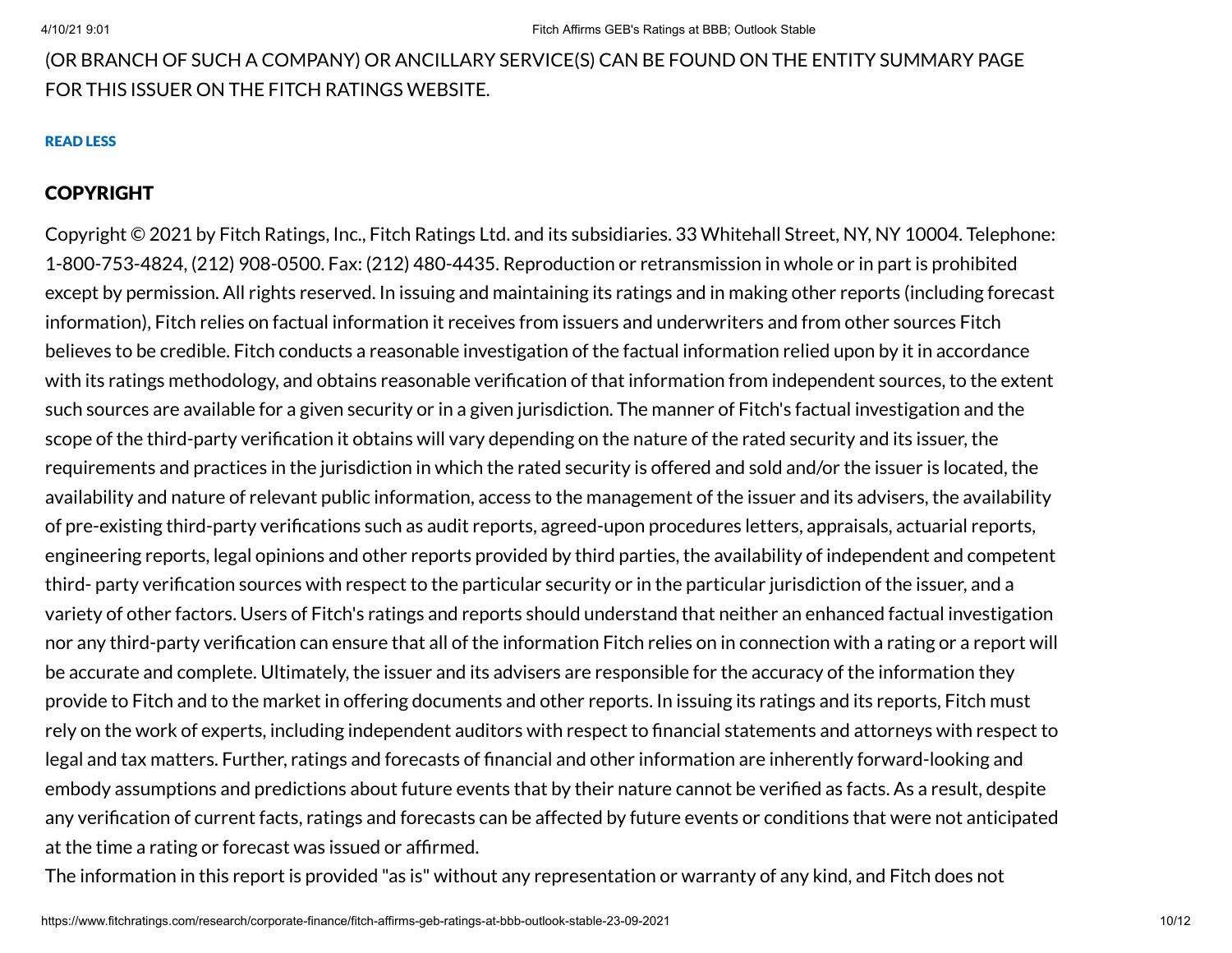represent or warrant that the report or any of its contents will meet any of the requirements of a recipient of the report. A Fitch rating is an opinion as to the creditworthiness of a security. This opinion and reports made by Fitch are based on established criteria and methodologies that Fitch is continuously evaluating and updating. Therefore, ratings and reports are the collective work product of Fitch and no individual, or group of individuals, is solely responsible for a rating or a report. The rating does not address the risk of loss due to risks other than credit risk, unless such risk is specifically mentioned. Fitch is not engaged in the offer or sale of any security. All Fitch reports have shared authorship. Individuals identified in a Fitch report were involved in, but are not solely responsible for, the opinions stated therein. The individuals are named for contact purposes only. A report providing a Fitch rating is neither a prospectus nor a substitute for the information assembled, verified and presented to investors by the issuer and its agents in connection with the sale of the securities. Ratings may be changed or withdrawn at any time for any reason in the sole discretion of Fitch. Fitch does not provide investment advice of any sort. Ratings are not a recommendation to buy, sell, or hold any security. Ratings do not comment on the adequacy of market price, the suitability of any security for a particular investor, or the tax-exempt nature or taxability of payments made in respect to any security. Fitch receives fees from issuers, insurers, guarantors, other obligors, and underwriters for rating securities. Such fees generally vary from US\$1,000 to US\$750,000 (or the applicable currency equivalent) per issue. In certain cases, Fitch will rate all or a number of issues issued by a particular issuer, or insured or guaranteed by a particular insurer or guarantor, for a single annual fee. Such fees are expected to vary from US\$10,000 to US\$1,500,000 (or the applicable currency equivalent). The assignment, publication, or dissemination of a rating by Fitch shall not constitute a consent by Fitch to use its name as an expert in connection with any registration statement filed under the United States securities laws, the Financial Services and Markets Act of 2000 of the United Kingdom, or the securities laws of any particular jurisdiction. Due to the relative efficiency of electronic publishing and distribution, Fitch research may be available to electronic subscribers up to three days earlier than to print subscribers.

For Australia, New Zealand, Taiwan and South Korea only: Fitch Australia Pty Ltd holds an Australian financial services license (AFS license no. 337123) which authorizes it to provide credit ratings to wholesale clients only. Credit ratings information published by Fitch is not intended to be used by persons who are retail clients within the meaning of the Corporations Act 2001

Fitch Ratings, Inc. is registered with the U.S. Securities and Exchange Commission as a Nationally Recognized Statistical Rating Organization (the "NRSRO"). While certain of the NRSRO's credit rating subsidiaries are listed on Item 3 of Form NRSRO and as such are authorized to issue credit ratings on behalf of the NRSRO (see [https://www.fitchratings.com/site/regulatory\)](https://www.fitchratings.com/site/regulatory), other credit rating subsidiaries are not listed on Form NRSRO (the "non-NRSROs") and therefore credit ratings issued by